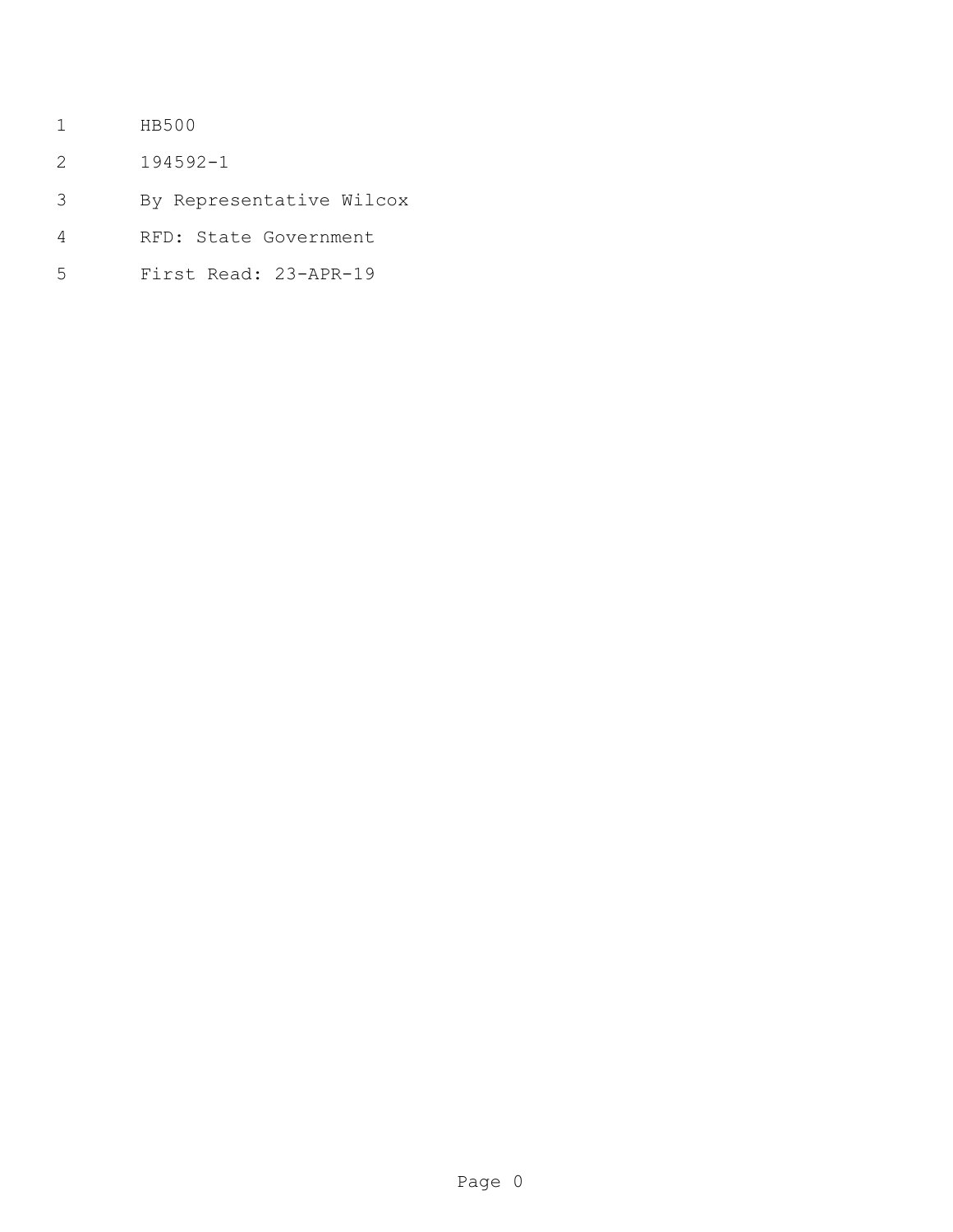194592-1:n:04/23/2019:AHP/cr LSA2018-1800 SYNOPSIS: Existing law criminalizes littering and provides penalties. This bill would provide additional penalties for criminal littering and include enhanced **penalties for littering of cigarettes, cigars,**  containers of urine, restaurant food containers, 14 and other specified waste items. Amendment 621 of the Constitution of Alabama of 1901, now appearing as Section 111.05 of the Official Recompilation of the Constitution of Alabama of 1901, as amended, prohibits a general law whose purpose or effect would be to require a new or increased expenditure of local funds from becoming effective with regard to a local governmental entity without enactment by a 2/3 vote unless: it comes within one of a number of specified exceptions; it is approved by the affected entity; or the Legislature appropriates funds, or provides a local source of revenue, to 27 the entity for the purpose.

Page 1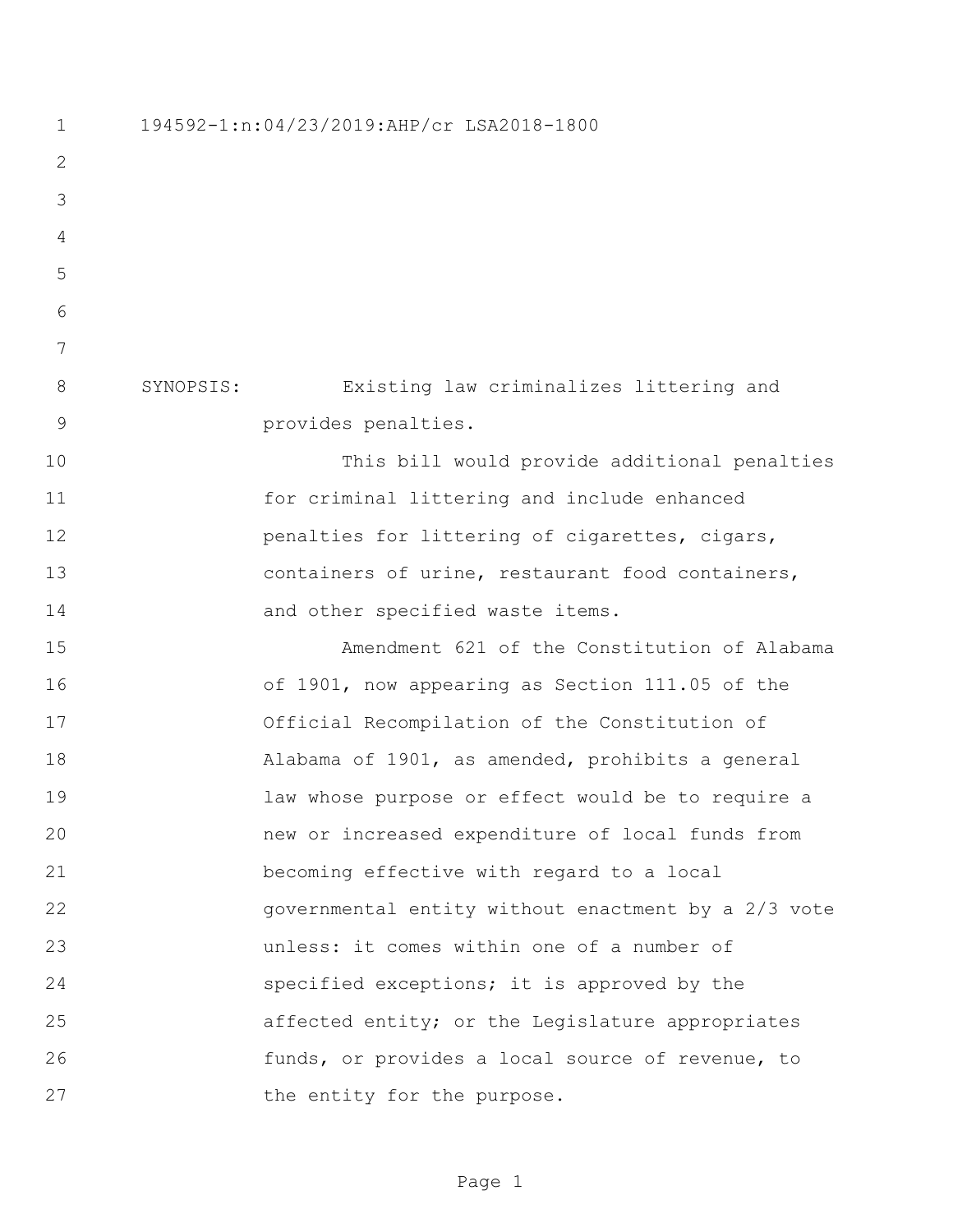1 The purpose or effect of this bill would be to require a new or increased expenditure of local funds within the meaning of the amendment. However, the bill does not require approval of a local governmental entity or enactment by a 2/3 vote to become effective because it comes within one of the specified exceptions contained in the amendment. 9 A BILL 10 TO BE ENTITLED 11 AN ACT Relating to littering; to amend Sections 13A-7-29, 23-5-6, 32-5-76, 32-5A-60, and 33-6-10, Code of Alabama 1975, to provide additional penalties for criminal littering to include enhanced penalties for littering of cigarettes, cigars, containers of urine, restaurant food containers, and other specified waste items; to include within the enhanced penalties increased fines, mandatory community service requirements, and assessments of driver license points when littering is committed from a motor vehicle; and in connection therewith would have as its purpose or effect the requirement of a new or increased expenditure of local funds within the meaning of Amendment 621 of the Constitution of Alabama of 1901, now appearing as Section 111.05 of the Official Recompilation of the Constitution of Alabama of 1901, as amended.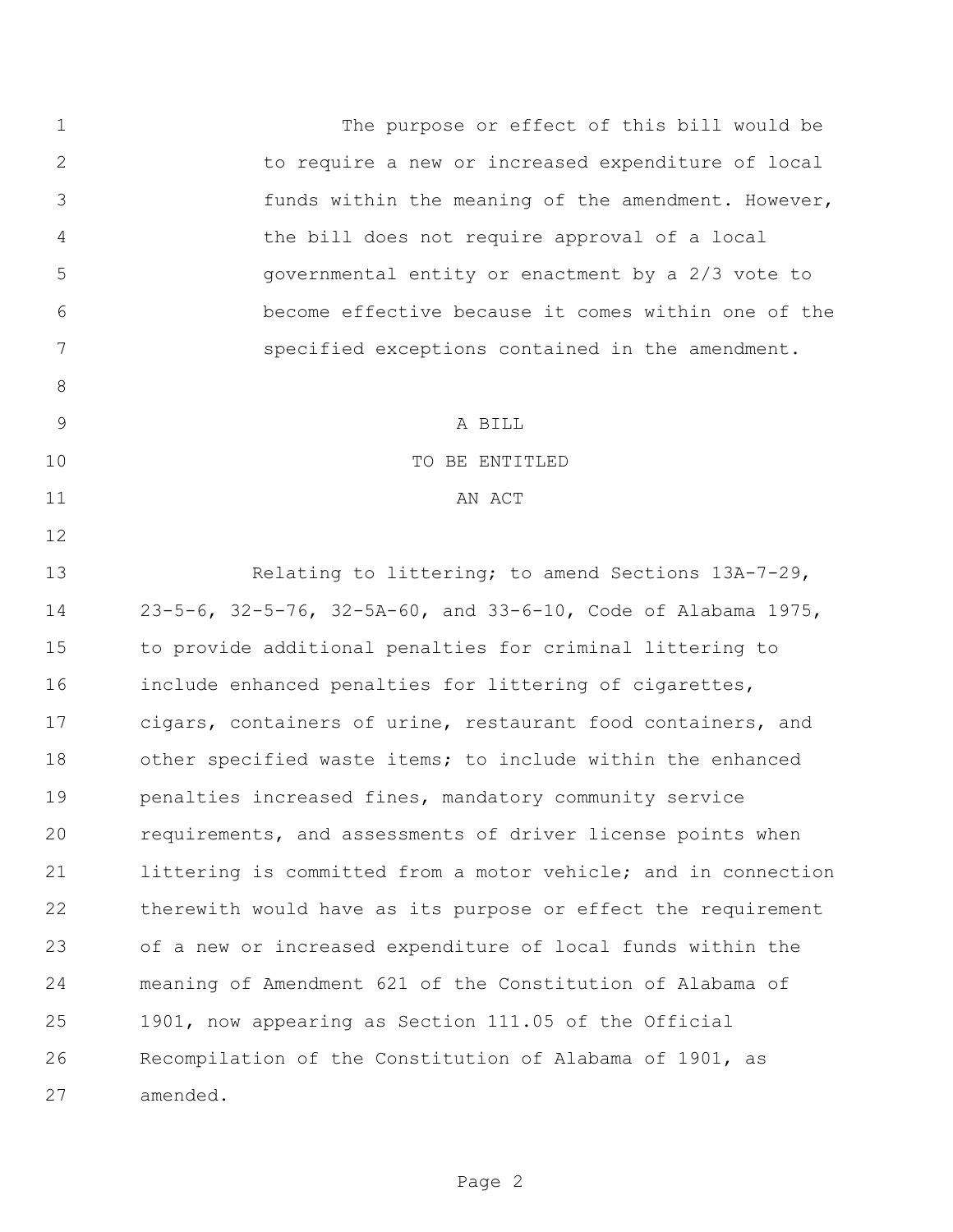BE IT ENACTED BY THE LEGISLATURE OF ALABAMA:

 Section 1. Sections 13A-7-29, 23-5-6, 32-5-76, 32-5A-60, and 33-6-10, Code of Alabama 1975, are amended to read as follows:

"§13A-7-29.

 "(a) A person commits the crime of criminal littering if he or she engages in any of the following acts:

8 "(1) Knowingly deposits in any manner litter on any 9 public or private property or in any public or private waters, 10 having no without permission to do so. For purposes of this subdivision, any series of items found in the garbage, trash, or other discarded material including, but not limited to, bank statements, utility bills, bank card bills, and other financial documents, clearly bearing the name of a person shall constitute a rebuttable presumption that the person 16 whose name appears thereon on the material knowingly deposited the litter. Advertising, marketing, and campaign materials and literature shall not be sufficient to constitute a rebuttable presumption of criminal littering under this subsection.

 "(2) Negligently deposits, in any manner, glass or other dangerously pointed or edged objects on or adjacent to water to which the public has lawful access for bathing, 23 swimming, or fishing, or on or upon a public highway<del>,</del> or 24 within the right-of-way thereof.

25 The Muller Sewage, oil products, or litter from 26 a watercraft vessel of more than 25 feet in length into a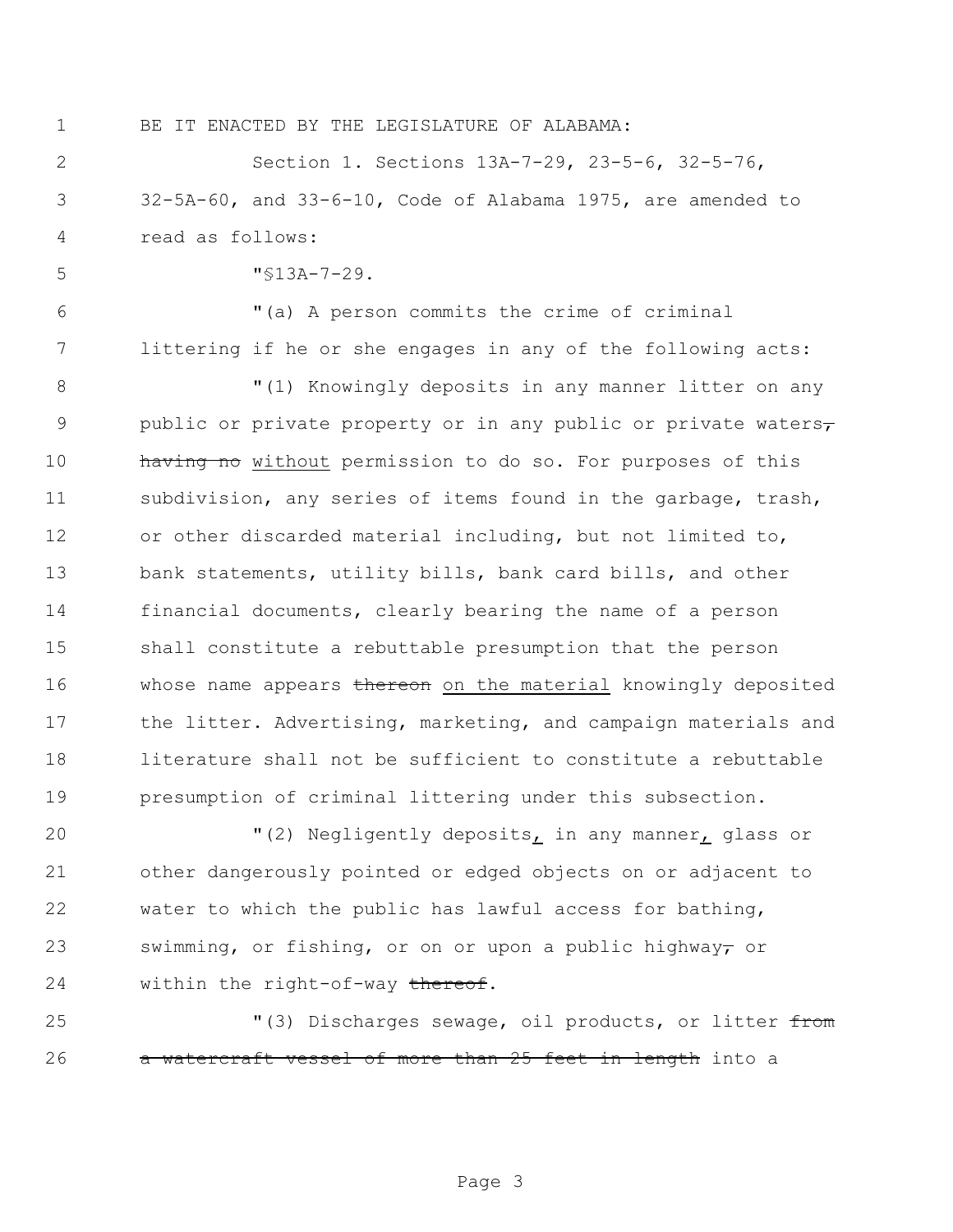1 river, inland lake, or stream within the state or within three 2 miles of the shoreline territorial waters of the state.

3 (4) a. <del>Drops or permits to be dropped or thrown</del> 4 Throws, drops, or permits to be thrown or dropped any litter 5 upon or alongside any highway, road, street, or public 6 right-of-way any destructive or injurious material and does 7 not immediately remove the same or cause it to be removed; or

8 "b. Removes a wrecked or damaged vehicle from a 9 highway and does not remove glass or other injurious substance 10 dropped upon the highway from such the vehicle.

11 The Metal Contract Tender of this section, the purposes of this section, litter means rubbish, refuse, waste material, garbage, dead animals or fowl, offal, paper, glass, cans, bottles, trash, scrap metal, debris, plastic, cigarettes, cigars, containers of urine, food containers, rubber tires, or any foreign 16 substance of whatever kind and description, and whether or not 17 it is of value. Any agricultural product in its natural state 18 that is unintentionally deposited on a public highway, road, 19 street, or public right-of-way shall not be deemed is not litter for purposes of this section or Section 32-5-76. Any other law or ordinance to the contrary notwithstanding, the unintentional depositing of an agricultural product in its natural state on a public highway, road, street, or right-of-way shall not constitute unlawful littering or any similarly prohibited activity.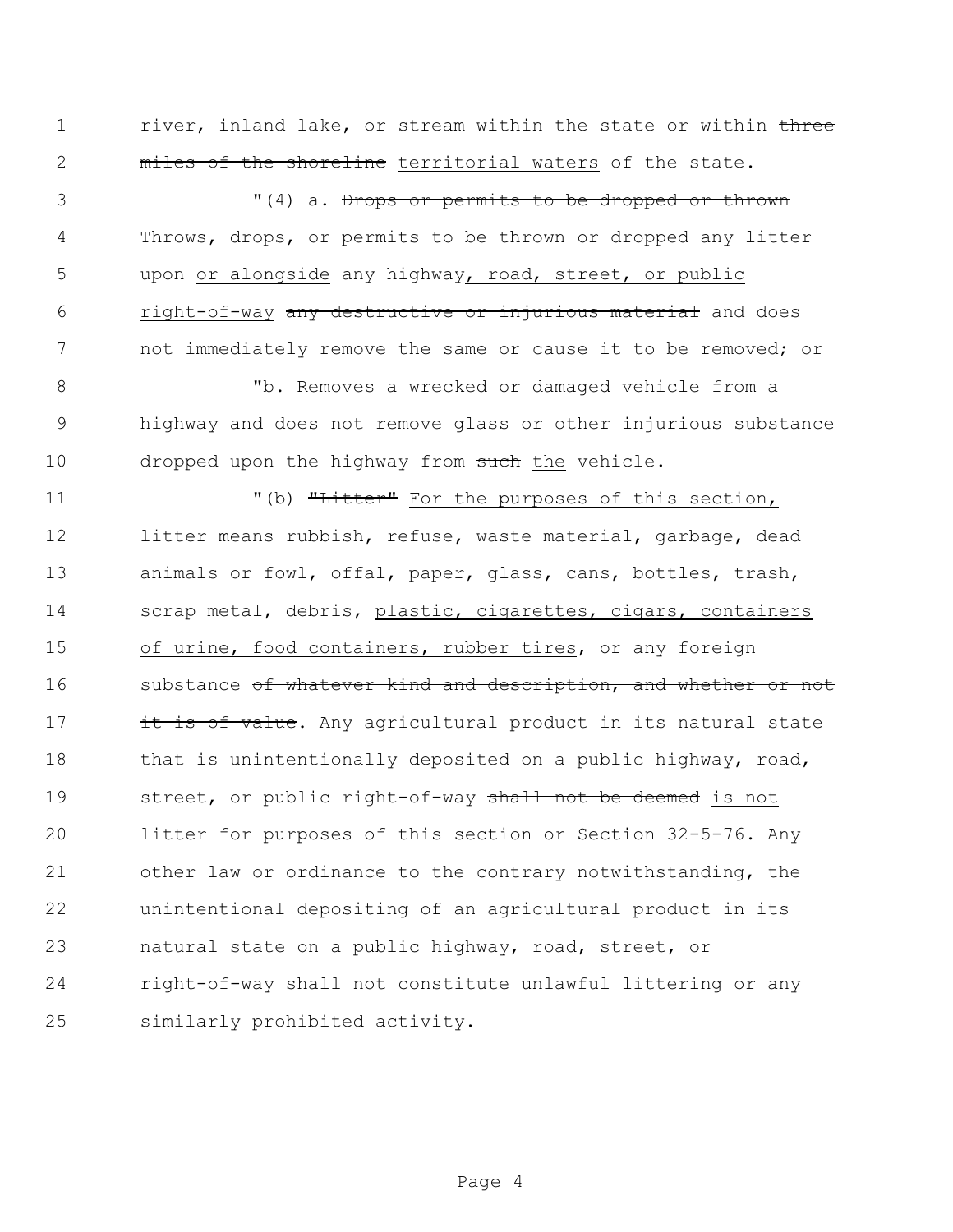1 The M<sub>I</sub> (c) It is no defense under subsections subdivisions 2 (a)(3) and (a)(4) that the actor did not intend, or was 3 unaware of, the act charged.

4 "(d)(1) Criminal littering is a Class C B 5 misdemeanor. The minimum fine for the first conviction shall 6 be two hundred fifty dollars  $($ \$250), and the fine up to five 7 hundred dollars (\$500). The punishment for the second and any 8 subsequent conviction shall be five hundred dollars (\$500) for 9 each conviction include either a fine of up to one thousand 10 dollars (\$1,000) and up to 100 hours of community service in 11 the form of picking up litter along highways, roads, streets, 12 public rights-of-way, public sidewalks, public walkways, or 13 public waterways, or by a fine of not less than two thousand 14 dollars (\$2,000) and not more than three thousand dollars 15 (\$3,000).

 "(2) In addition to the penalties provided in subdivision (1), littering of any of the following in violation of subsection (a) shall result in an additional fine of up to five hundred dollars (\$500) per violation:

20 Ta. Cigarettes or cigars.

21 "b. Containers of urine.

22 Tc. Food containers.

23 The Fifty percent of the fine from such a 24 conviction under this section shall be awarded and distributed 25 by the court to the municipal, and/or State General Fund and 26 50 percent to the municipality or county, and/or State General 27 Fund, or both, following a determination by the court of whose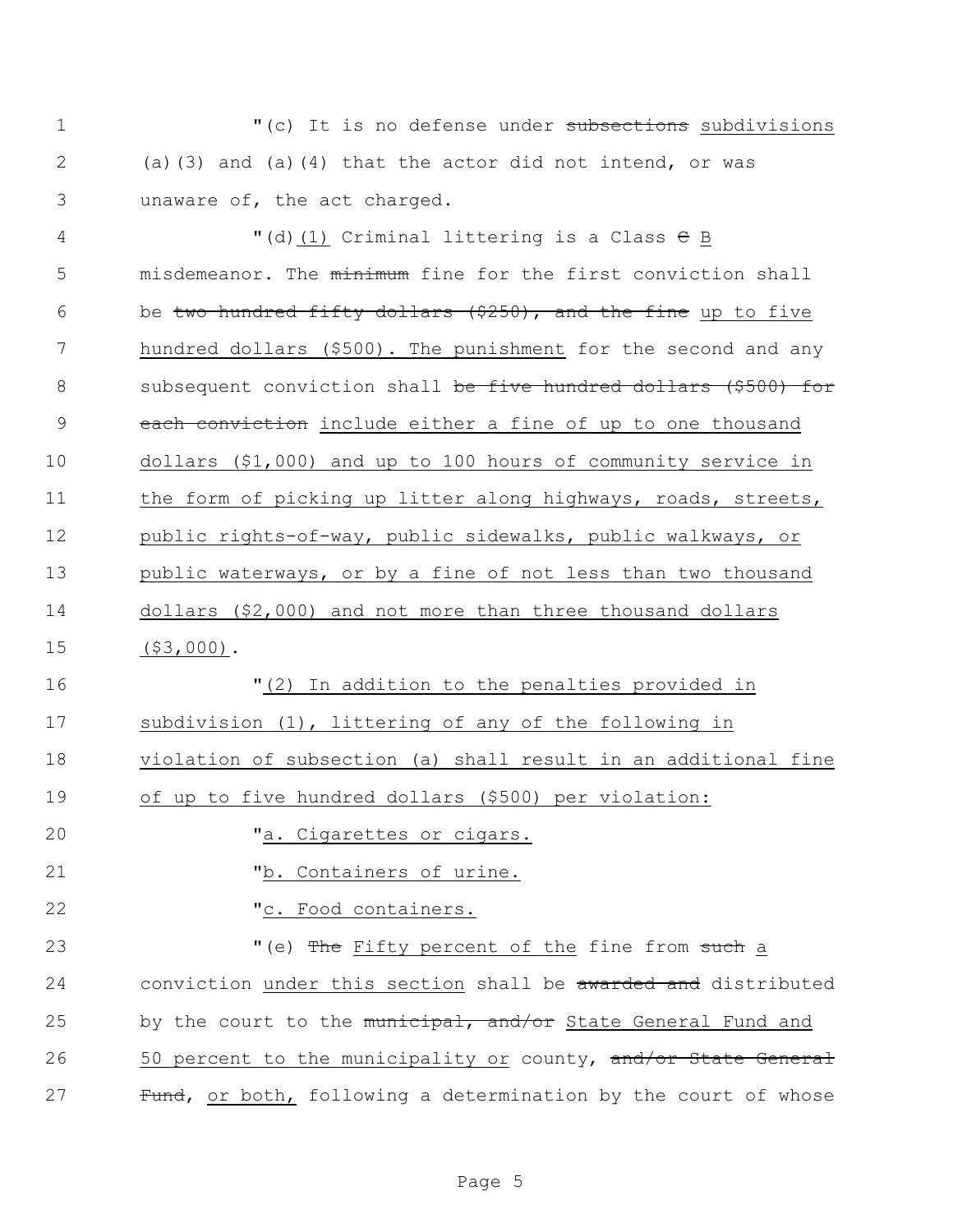law enforcement agencies or departments have been a participant in the arrest or citation resulting in the fine. 3 Such The award and distribution to the county and municipality shall be made on the basis of the percentage as determined by the court, which the respective agency or department contributed to the police work resulting in the arrest, and shall be spent by the governing body on law and litter enforcement purposes only. Litter enforcement may include, but not be limited to, anti-littering education, publication and distribution of related educational materials, and anti-littering advertising.

 "(f) No action for criminal littering based on evidence that creates a rebuttable presumption under **subsection** subdivision (a)(1) shall be brought against a person by or on behalf of a county or municipal governing body unless he or she has been given written notice by a designee of the governing body that items found in an accumulation of garbage, trash, or other discarded materials contain his or 19 her name, and that, under subsection subdivision (a)(1), there is a rebuttable presumption that he or she knowingly deposited the litter. The notice shall advise the person that criminal 22 littering is a Class  $\theta$  B misdemeanor, and shall provide that, unless the person can present satisfactory information or evidence to rebut the presumption to the designee of the governing body within 15 days from the date of the notice, an action for criminal littering may be filed against him or her in the appropriate court. If the person responds to the notice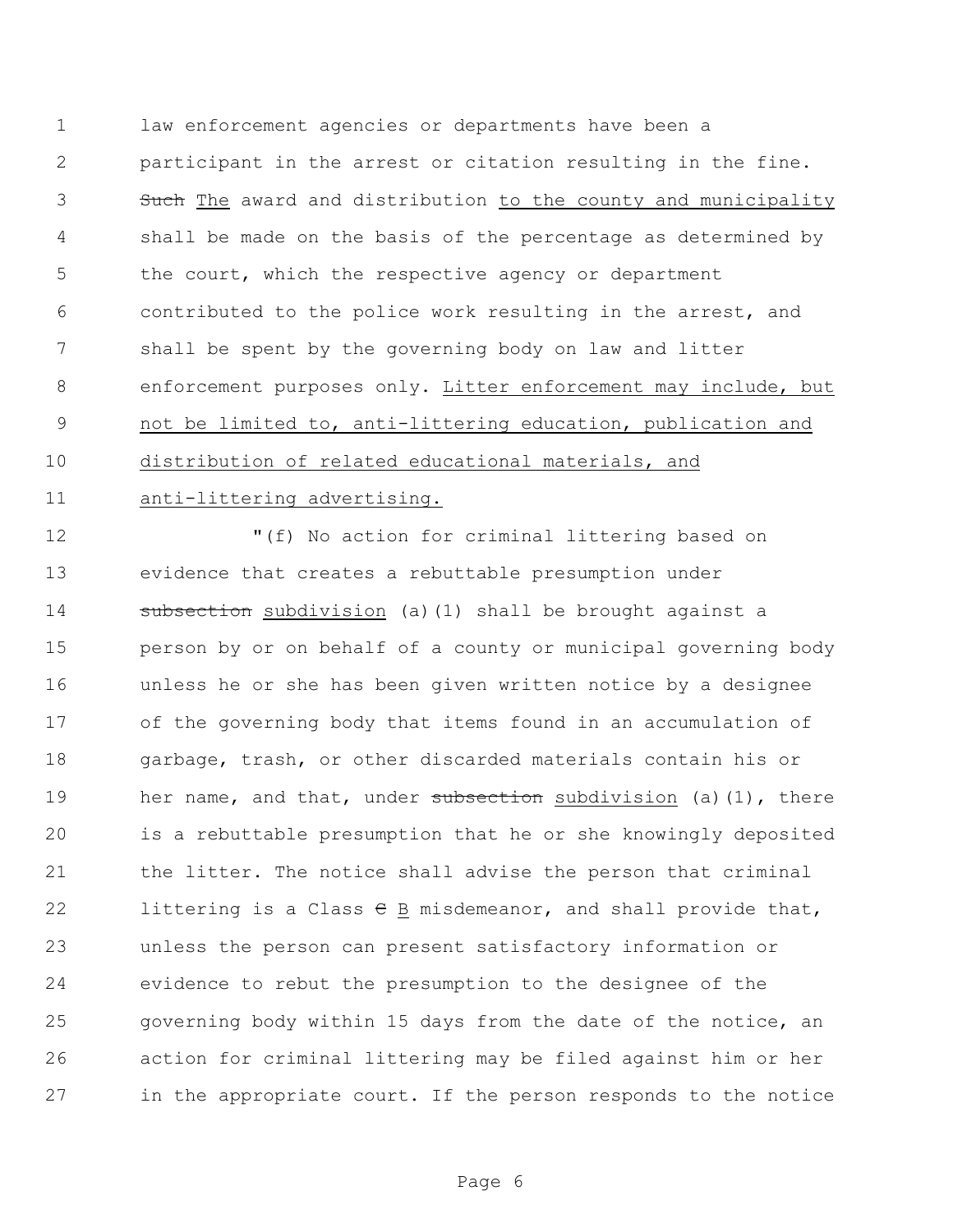and presents information or evidence to the designee of the governing body, the designee shall review the information or evidence presented and make a determination as to whether or not an action should be brought against the person for criminal littering. The designee shall provide written notice to the person of its determination, and if the intent is to proceed with an action for criminal littering, the notice shall be sent before any action is filed.

 "(g) Upon approval of the county commission, the county license inspector and his or her deputies employed under Section 40-12-10 shall have the same authority to issue citations against persons violating this section as county license inspectors have with regard to persons violating revenue laws as provided in Section 40-12-10. In addition, the county solid waste officer, as defined in subsection (b) of Section 22-27-3, shall have the same authority to issue citations against persons violating this section as solid waste officers have with regard to persons violating the Solid Wastes Disposal Act pursuant to subsection (b) of Section  $22-27-3$ .

21 The Mothing herein in this section shall authorize a county license inspector or solid waste officer to take any person into custody pursuant to this section unless the inspector or officer is a law enforcement officer employed by a law enforcement agency as defined in Section 36-21-40.

"§23-5-6.

Page 7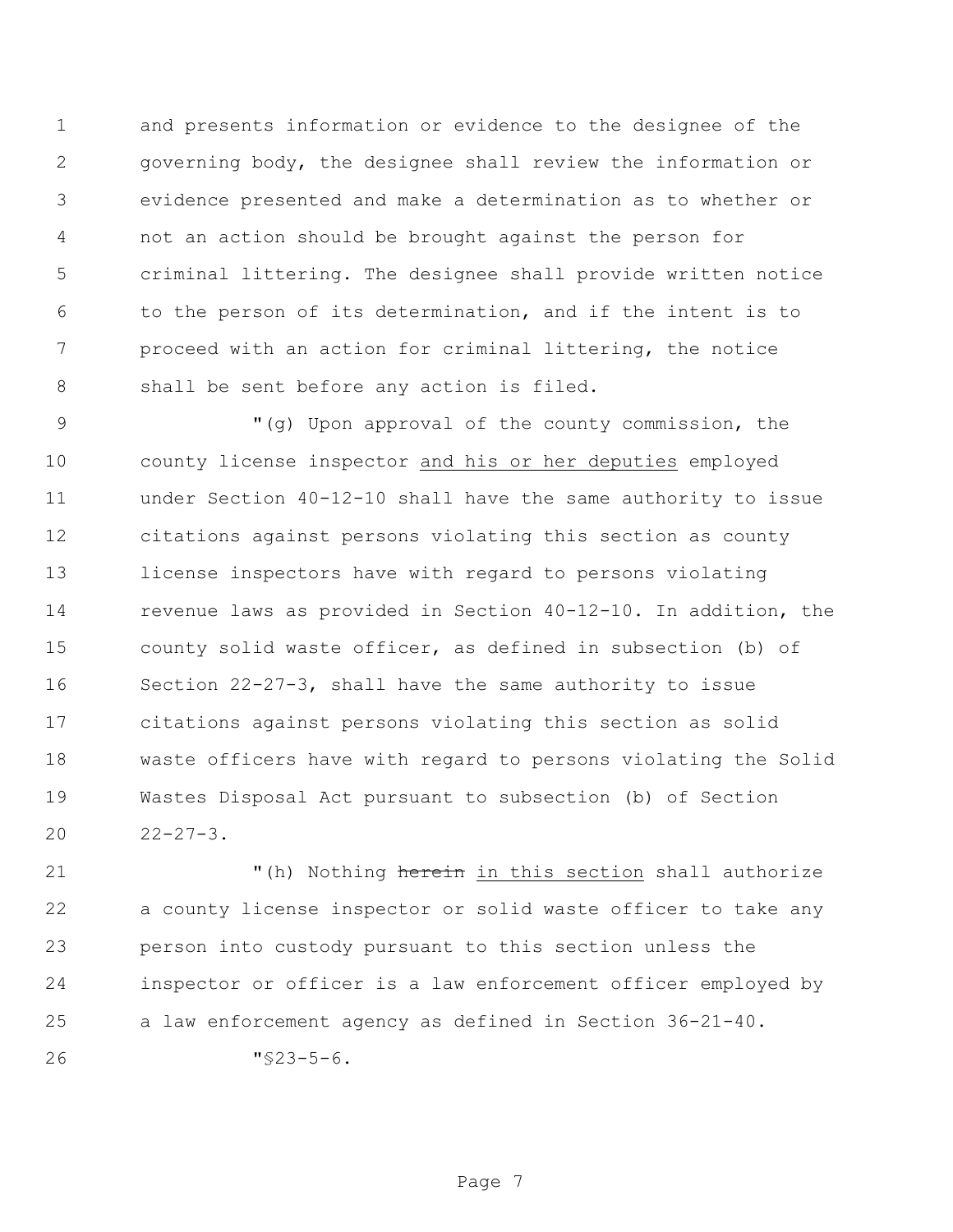1 The misdemeanor littering is committed as set forth in Section 13A-7-29 or Section 32-5A-60 from a motor vehicle, the driver of the vehicle shall be presumed to be the offender.

"§32-5-76.

6 "(a) $(1)$  Whoever willfully and knowingly operates, 7 owns, or causes to be operated on any public highway, road, street, or public right-of-way a motor vehicle so loaded with 9 gravel, rock, slag, bricks, in such any manner or in such any condition that the contents of the vehicle spill out and cause 11 it to be deposited upon the highway, road, street, or public 12 right-of-way is quilty of a Class  $\theta$  B misdemeanor and upon 13 conviction shall be fined not more than \$500.00, pursuant to Section 13A-7-29, the criminal littering statute, and shall receive an assessment by the Alabama State Law Enforcement Agency of three points on his or her driver license.

"(2) The Alabama State Law Enforcement Agency shall

adopt rules to implement this subsection.

 "(b) No vehicle shall be driven or moved on any 20 highway unless such the vehicle is so constructed or loaded as to prevent any of its load from dropping, sifting, leaking or otherwise escaping therefrom, except that sand may be dropped for the purpose of securing traction, or water or other substance may be sprinkled on a roadway in cleaning or 25 maintaining such the roadway.

 "(c)(1) Whoever willfully and knowingly operates, owns, or causes to be operated on a public highway, road,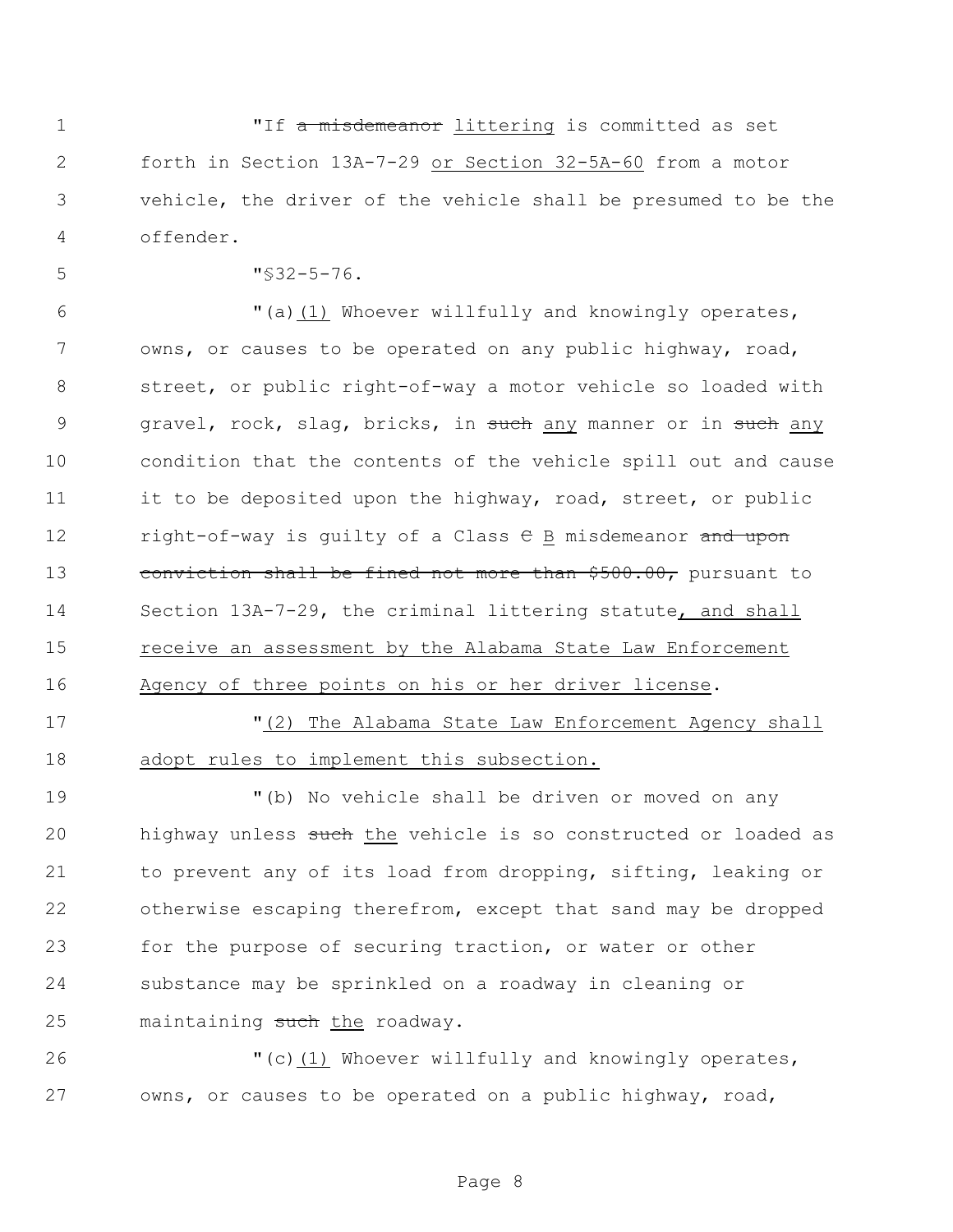1 street, or public right-of-way, a motor vehicle in such any 2 manner or in such any condition that litter is caused or 3 allowed to be deposited upon the highway, road, or street or 4 public right-of-way, is guilty of a Class  $\theta$  B misdemeanor and 5 upon conviction shall be fined not more than \$500.00, pursuant 6 to Section 13A-7-29, the criminal littering statute, and shall 7 receive an assessment by the Alabama State Law Enforcement 8 Agency of three points on his or her driver license.

9 "(2) The Alabama State Law Enforcement Agency shall 10 adopt rules to implement this subsection.

 "(d) Any agricultural product in its natural state 12 that is unintentionally deposited upon a highway, road, street, or public right-of-way does not constitute litter for purposes of this section or Section 13A-7-29.

15 "§32-5A-60.

16 "(a) No person shall throw or deposit upon or 17 alongside any highway, road or, street, or public right-of-way 18 any glass bottle, glass, nails, tacks, wire, cans, cigarettes, 19 cigars, containers of urine, or any other substance likely to 20 injure any person, animal, or vehicle upon such or alongside 21 the highway, road, street, or public right-of-way.

22 "(b) Any person who throws, drops, or permits to be 23 dropped or thrown thrown or dropped, upon any highway any 24 destructive or injurious material shall immediately remove the 25 same material or cause it to be removed.

26 "(c) Any person removing a wrecked or damaged 27 vehicle from a highway shall remove any glass or other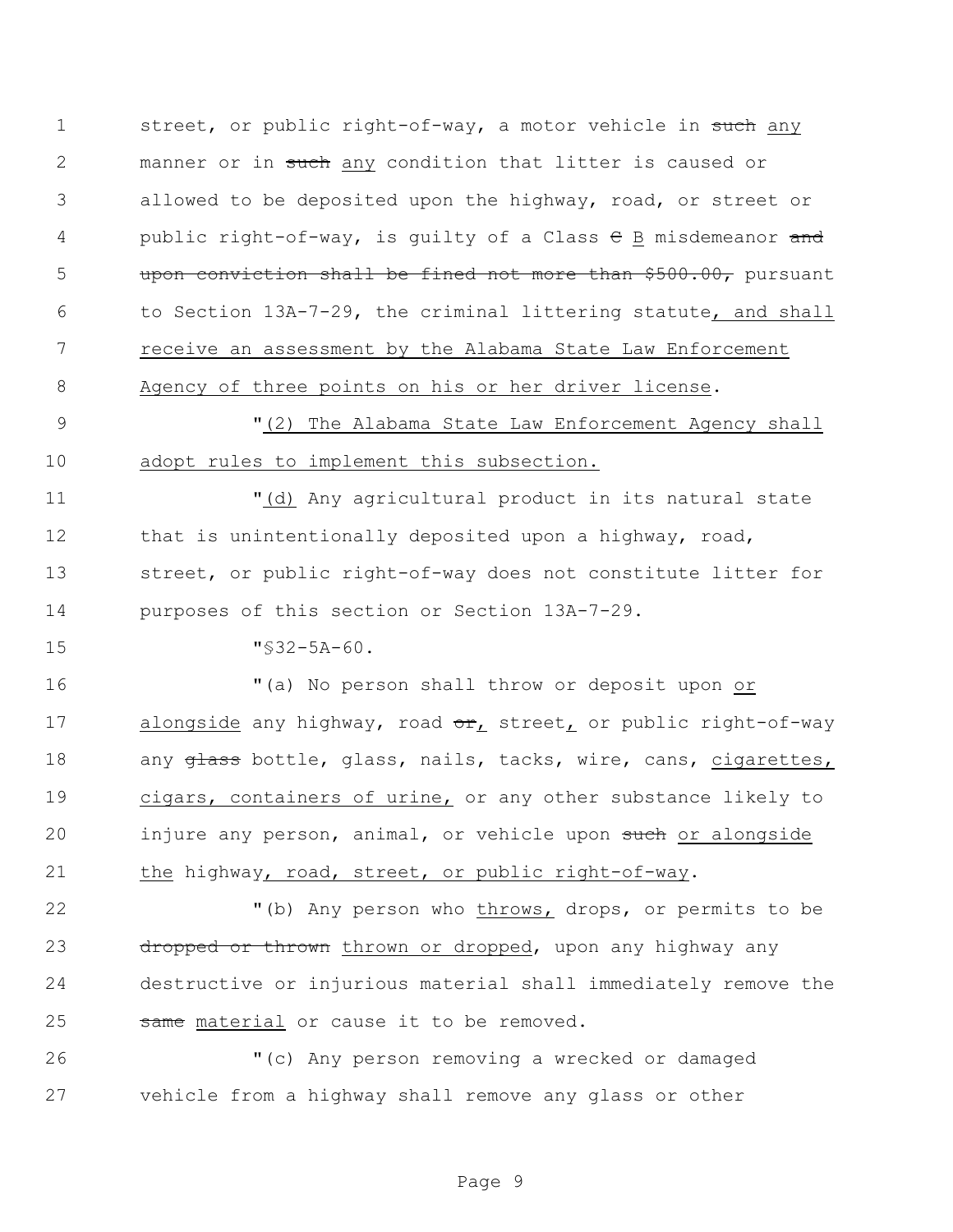1 injurious substance dropped upon the highway from such the vehicle.

3 (d) No person shall throw or drop litter or allow **litter to be thrown** from a motor vehicle onto or upon or alongside any highway, road or street, or public right-of-way.

 "(e) The uniform traffic citation may be used for any violation of this section.

8 The Multter" as used in this section is the same as defined in Section 13A-7-29.

 "(g)(1) Notwithstanding the provisions of Section 11 32-5A-266, any person violating the provisions of this section 12 shall be quilty of a Class  $\theta$  B misdemeanor and upon conviction 13 shall be fined not more than \$500.00, pursuant to Section 13A-7-29, the criminal littering statute. Any person violating subsection (d) of this section shall receive an assessment by the Alabama State Law Enforcement Agency of three points on his or her driver license.

 "(2) The Alabama State Law Enforcement Agency shall adopt rules to implement this subsection.

"§33-6-10.

 $(1)$   $(2)$   $(3)$  The provisions of this This chapter and rules, 22 regulations and orders adopted hereunder under this chapter shall be enforced by the State Board of Health and the State Department of Conservation and Natural Resources according to 25 rules and requiations hereunder adopted by the board and department.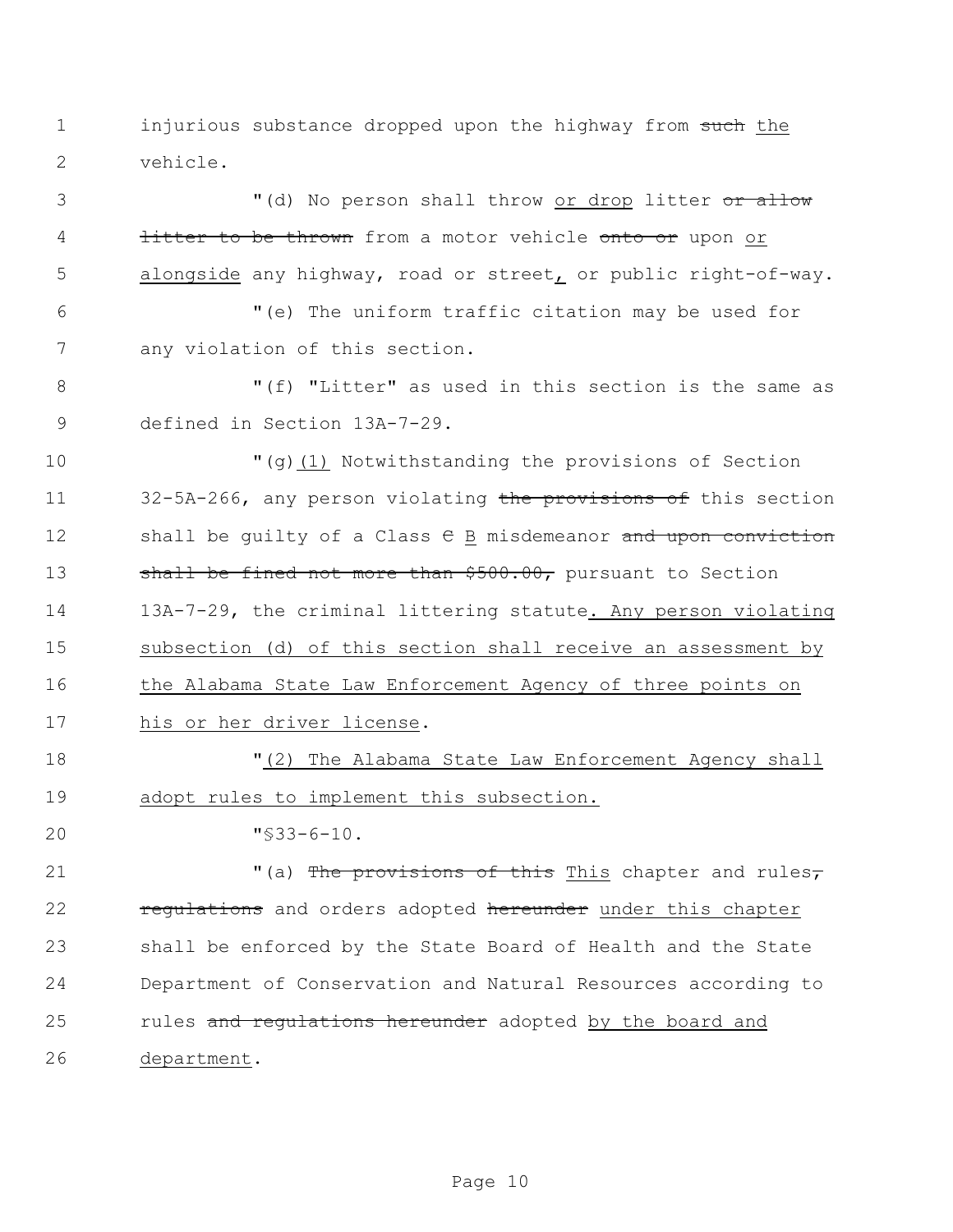1 "(b) Any person may complain under oath to a 2 magistrate, district attorney, or grand jury concerning a 3 violation of the provisions of this chapter or of a rule and 4 **regulation promulgated thereunder** adopted under this chapter 5 and if a warrant is issued by said the magistrate or district 6 attorney, or indictment returned by a grand jury, said the 7 charge shall be tried in court to which said the warrant is 8 returnable, and said the warrant may be made returnable to a 9 district court or to the circuit court and said the courts 10 shall have original and concurrent jurisdiction of said the 11 offense, or if an indictment is returned, the circuit court 12 shall have jurisdiction of said the offense. In such cases 13 convicted defendants Convicted persons may appeal as now 14 provided by law. Whether criminal proceedings have been 15 commenced or not, the state health officer is authorized to 16 may bring a civil action in the circuit court against the 17 owner, operator, or person in charge of any vessel or 18 watercraft to compel compliance with the provisions of this 19 chapter or the rules and regulations promulgated thereunder 20 adopted under this chapter, and said the circuit court shall 21 have jurisdiction of said the case.

22 "(c) Any individual who discharges from any 23 watercraft any sewage or litter into the waters of this state 24 or any owner or operator of any watercraft who knowingly 25 allows or permits such discharge in violation of any provision 26 of this chapter, or without a permit from the State Board of 27 Health, when such a permit is required, or if any person shall